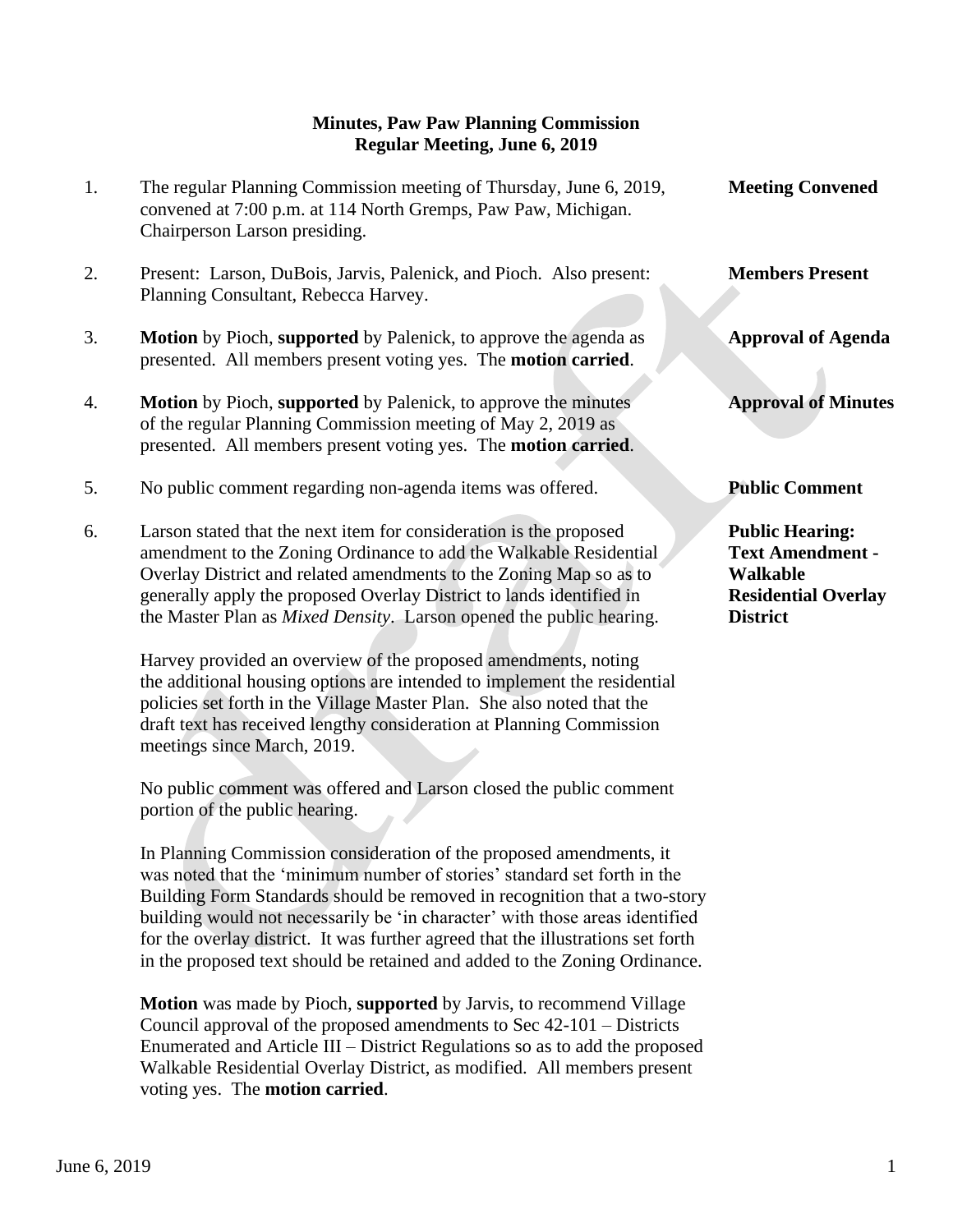**Motion** was then made my Palenick, **supported** by Pioch, to recommend Village Council approval of the proposed rezoning of those properties identified on the map set forth in the public hearing notice so as to apply the Walkable Residential Overlay District to the underlying district of said properties. All members present voting yes. The **motion carried.**

7. Larson stated that the next item for consideration is the proposed **OnGoing Business**: amendment to Sec 42-348 H. so as to address signage related to existing **Text Amendment** buildings that are located within the Village Revitalization Area PUD **PUD Signage** District.

 Harvey referenced draft text provided dated June 6, 2019 (Draft #2), reviewing the requested modifications to allow only a 'ground sign' and to provide for the establishment of a PUD District entry sign.

 Planning Commission discussion ensued regarding the adequacy of the proposed sign size and height requirements. It was agreed that the sign size standards for the 'ground sign' and entry sign were acceptable. It was noted, however, that a 15 ft height standard for a 'ground sign' was excessive and should be similar to the 5 ft standard applied to the entry sign. Discussion then continued regarding the role of a District entry sign and related size and location concerns.

 Harvey was directed to revise the draft text pursuant to the Planning Commission's discussion for consideration at the July meeting.

8. Larson stated that the next item for consideration was discussion of the **New Business**: regulation of medical marihuana facilities in the Village. **Medical Marihuana**

 Harvey referenced resource materials and sample ordinances provided for Planning Commission review and provided an overview of the regulatory issues to be addressed.

 In open dialogue with members of the public in attendance, lengthy discussion ensued regarding the nature of the 'medical marihuana facilities' allowed under the Act and the interest present in the community for establishing these facilities.

 The Planning Commission noted a desire to review the ordinances adopted by the City of Bangor and Paw Paw Township . . and agreed to postpone further consideration of the matter to the July meeting.

- 9. No member comments were offered. **Member Comments**
- 10. No staff comments were offered. **Village Manager/**

*Facilities* 

**Planning Consultant**